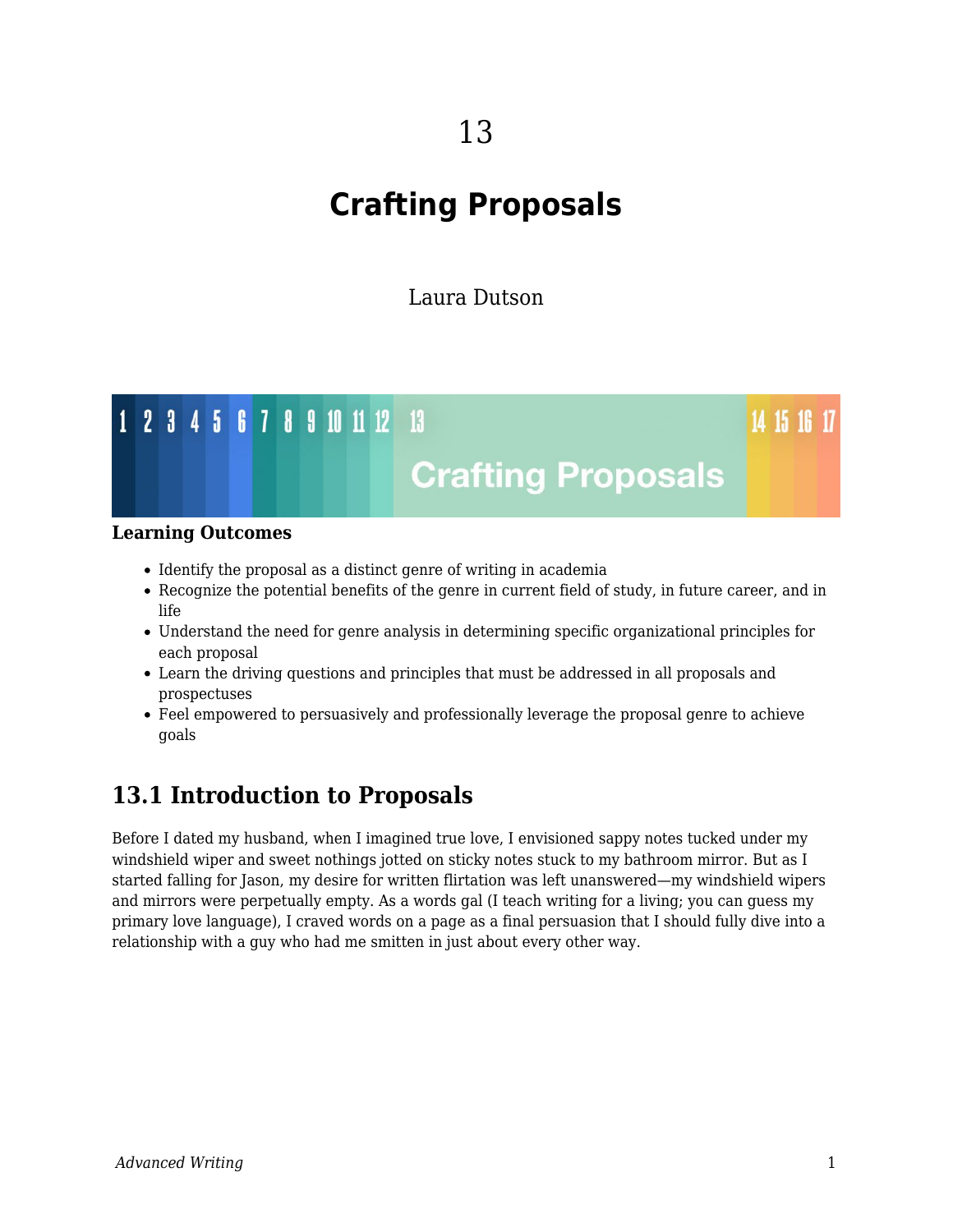

The two of us about an hour after I accepted my now-husband's written marriage proposal. (Courtesy of the author.)

Luckily for me, and our two girls who wouldn't be here without us, Jason knew his audience. And so on the night he proposed, while we sat cozy on the bench seat in a truck parked on the side of the road, he gave me the first and only love letter that I've ever received from him. The letter genuinely detailed his feelings and what he hoped for our future. He loosely outlined a problem—racing-heart, weak-knees, dizzy-head love—and a solution—his hope that I would agree to a life-and-beyond partnership and commitment. I said yes. I'm oversimplifying the decision just a bit, but essentially, the love letter sealed the deal.

When we face life's sticky issues, whether they be, ahem, marriage relationship decisions, or more broadly—civic problems, community projects, research ideas, social concerns, or heck, even a lengthy school essay, it's often difficult to tackle a complex project alone. As we start to visualize solutions to problems, we often discover we need buy-in from someone else (or a group of someones) to make stuff happen.

A proposal is one way to get buy-in from the people you need to make things happen. We write proposals to persuade an audience to support a suggested action plan. You'll find proposals that ask for dollars to finance a project, skills and resources to boost a venture, or simply permission to proceed. A proposal asks a specific audience to address a specific problem by supporting your efforts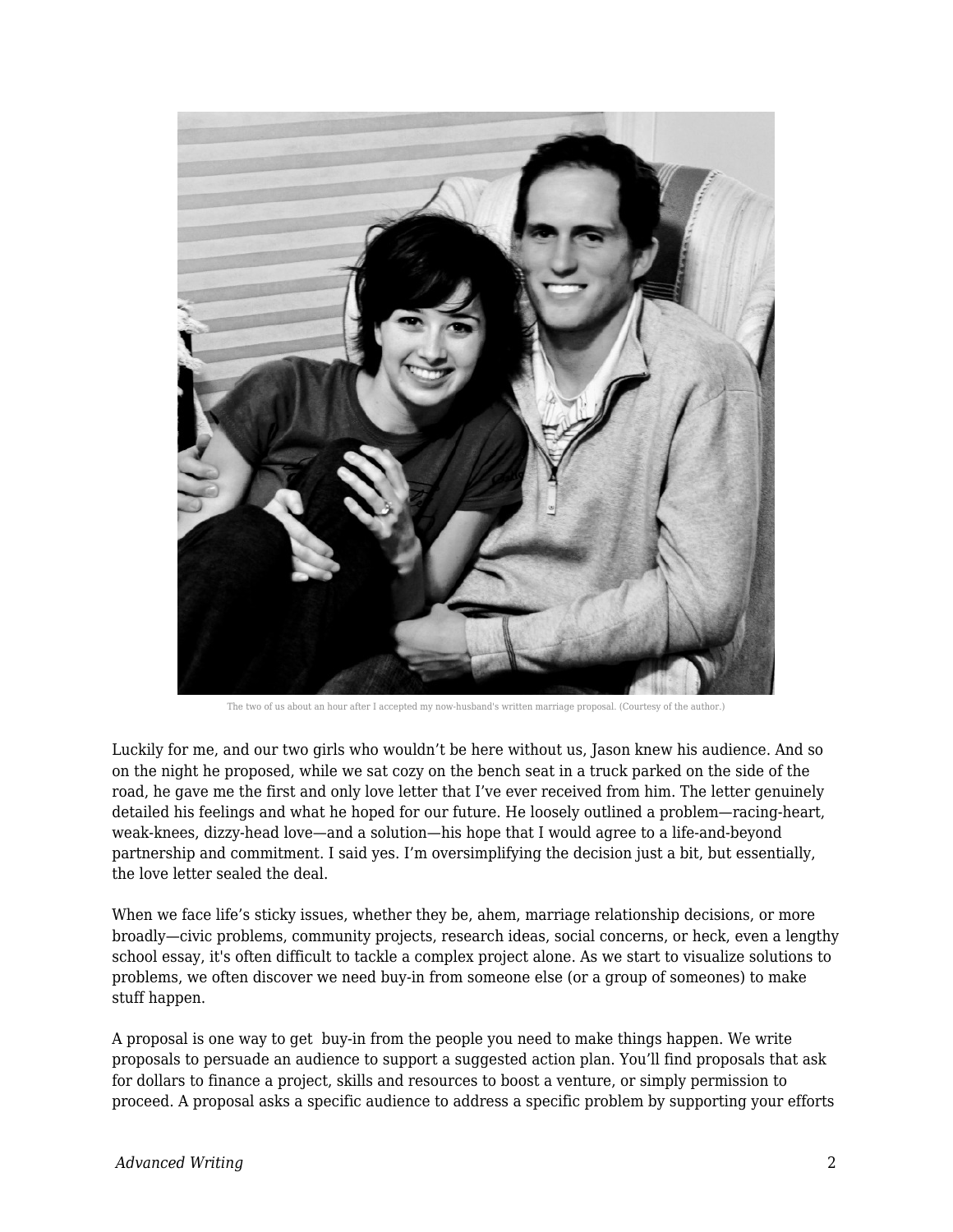on a specific course of action. Specificity is key.



Local school districts submit proposals to receive federal government funding for Head Start, a research-backed program for early childhood education

The uses of a proposal document are as diverse as the problems they address. To flood you with examples—charity organizations submit grant proposals to various donors asking for funding to initiate a new projects or sustain efforts; contractors submit bids (proposals) to complete work on construction projects; city councils file proposals asking for funding to improve city infrastructure; entrepreneurs request investment money for business start-ups; teachers write grant proposals asking for additional classroom equipment; venues pitch their location for an event; employees suggest ideas for solving company problems to higher-ups; academics submit proposals seeking permission to present at professional conferences; researchers seek funding to conduct research; graduate students ask for go-ahead from faculty to proceed with a large project.

At times, proposals are submitted as part of a competitive process—only the best proposals are given the nod. Other times, proposals are a stepping stone to ensure preparation and readiness before the wish is granted. Proposals can be solicited as part of an official process or program to award funding or support. Or they are sometimes submitted to an audience unsolicited, delivered on the guts and prayers of the writer.

### **Proposals in Your Life**

Consider a time when you've requested something specific from someone— a proposal of sorts. How did you ask for the support?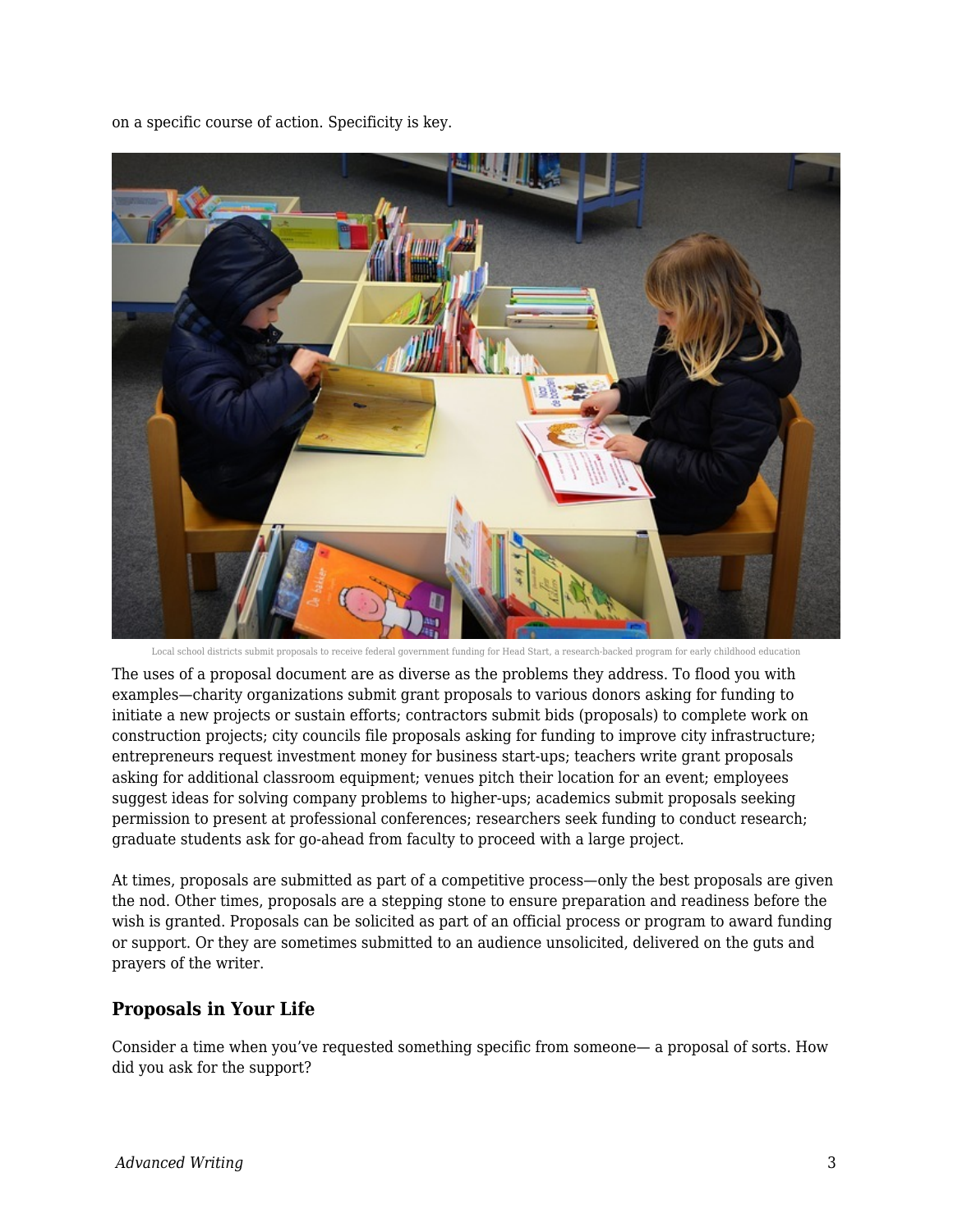# **13.2 Proposals in Academia**

As a student and researcher, proposal documents will help you rally support from the right people as you move from a question or gap in the literature into experimentation, from uncovered research into papers or presentations, and from established conclusions into real-life applications. Use proposals to bring the right people and resources to your inquiry. There are many types of proposals, and the categories blend and blur, but here are a two broad types of proposals you might encounter in academia: research grants and prospectuses.

# **Research Grants**

Discovering and documenting ideas has a cost, and often that cost can be measured in dollars and cents. In an academic environment, thinkers (students, faculty, researchers, etc.) often request funding to complete a research project through grants. The money can be used to subsidize time, travel, materials, experts, and other resources needed. Research grants are offered by universities, by invested organizations, and government agencies. For example, see [grants.gov](http://www.grants.gov/) for lists of federal funding grants.

# **Undergraduate Research Grants**

Budding student researchers can submit proposals to apply for research grants specifically available for undergraduate research within colleges and departments and/or through university libraries. Many of these opportunities require collaboration with a faculty member, which deepens the possibilities and enriches the experience.

Have a good idea for a project? Find a faculty member who is willing to back you up, write a solid proposal using this chapter, and you have a decent chance of getting funds to make it happen.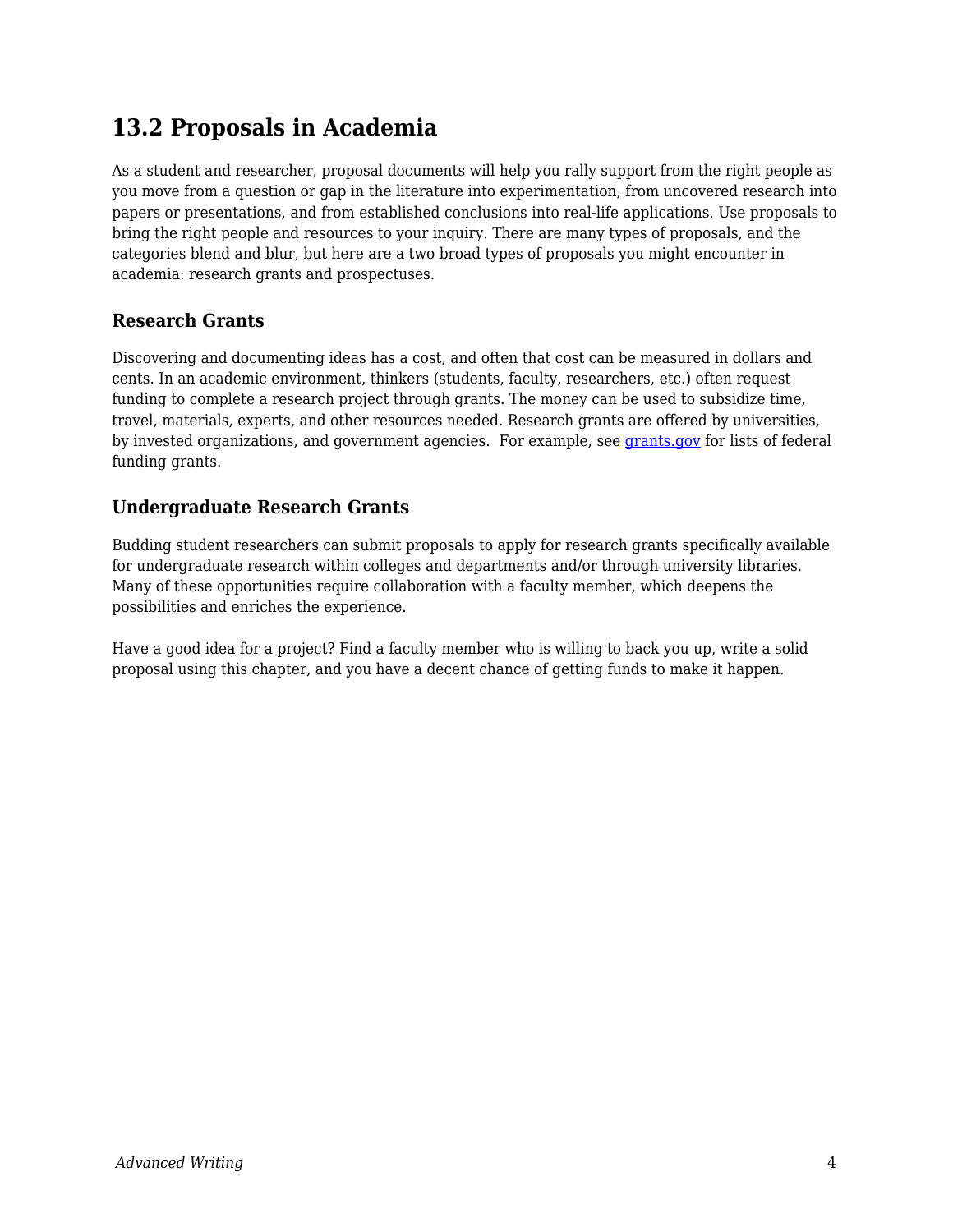

A recent BYU student research project looked at shyness and its effects on romantic relationship expectations and satisfaction. The funding for the project was achi through submission of a proposal.

Talk to faculty, college advisers, and librarians to discover these undergraduate opportunities for project funding. Be on the lookout for posters and emails within your college department advertising deadlines and requirements. Even university libraries often offer research funding for using their materials to complete a project.

You can find Brigham Young University's Harold B. Lee Library undergraduate research grant information [here.](https://lib.byu.edu/services/student-research-grants/) And to access specific examples of undergraduate-faculty collaborative research projects completed with grant funding at Brigham Young University, visit the [Journal of](http://jur.byu.edu/) [Undergraduate Research](http://jur.byu.edu/), which publishes the final write-ups of funded projects in each department.

### **Prospectuses**

A proposal to write a substantive research paper or book is often called a prospectus. Academic researchers write this type of proposal when dealing with written research projects or books.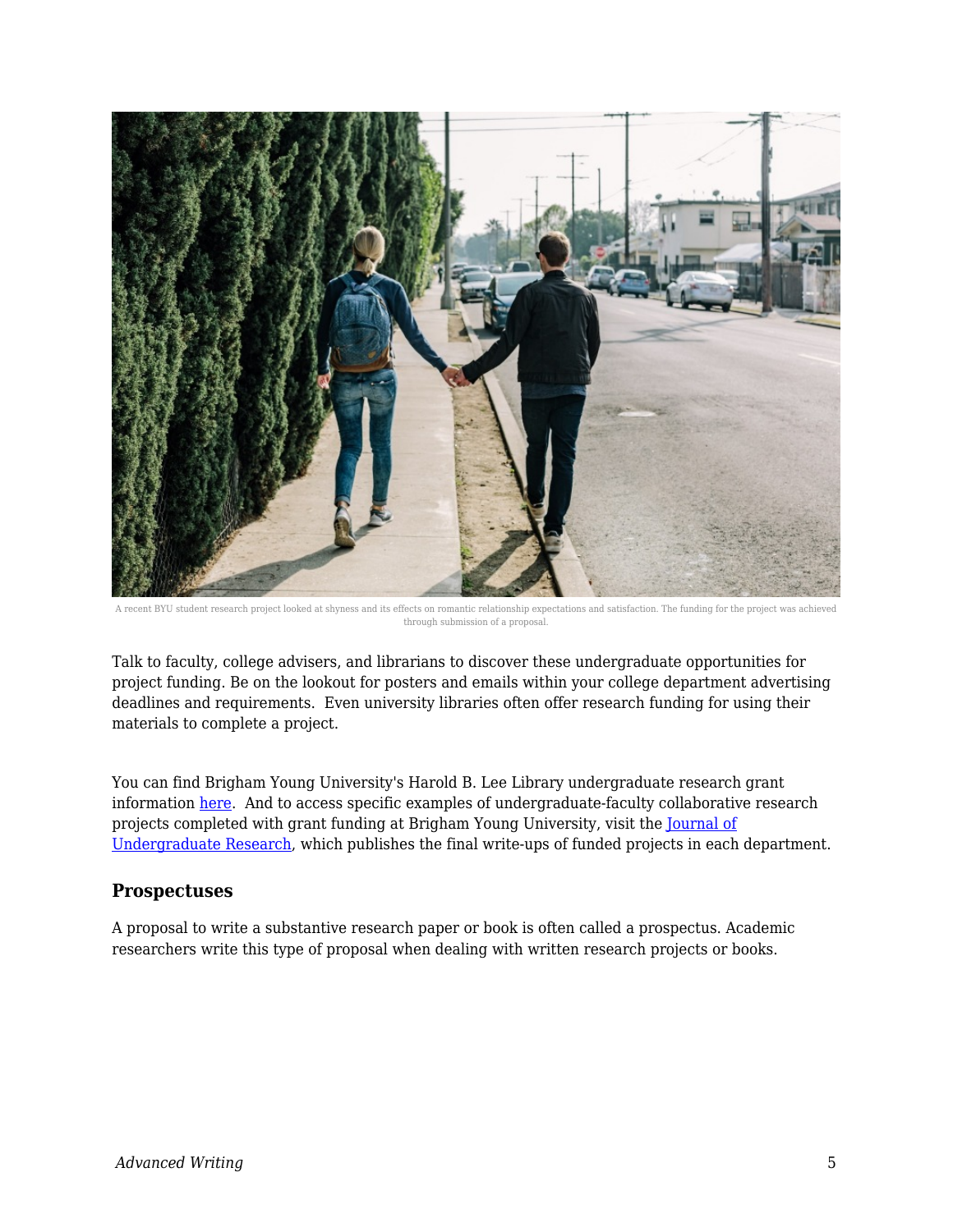

A prospectus is a proposal that pitches a research project, often written to seek approval from a faculty mentor.

At its heart, a prospectus is about getting on the same page with faculty who will support your project. It's the same with proposals as a whole—getting on the same page with those who have the power to support your project.

In graduate programs and upper-level undergraduate courses, you might find students working on prospectus documents that detail their ideas and plans to complete a large research project, a master's thesis, or doctoral dissertation. These prospectuses pitch a topic and plan for the larger writing/research project.

A prospectus document is usually submitted to a faculty member or committee who has the power to approve project plans and give the student go-ahead and support. A prospectus is used to ensure student preparation, determine student focus on a significant issue worth researching, and establish student/faculty agreement on a feasible plan before a student is released to dive headlong into databases and drafting.

As subsets of proposals, we'll talk about both research grants and prospectuses under the broader title, proposals, in the rest of the chapter.

# **13.3 Creating a Proposal**

Each opportunity to write a proposal will be distinct. Some calls for proposals will have specific templates; some won't. They will differ in expectations regarding page count, section headings, and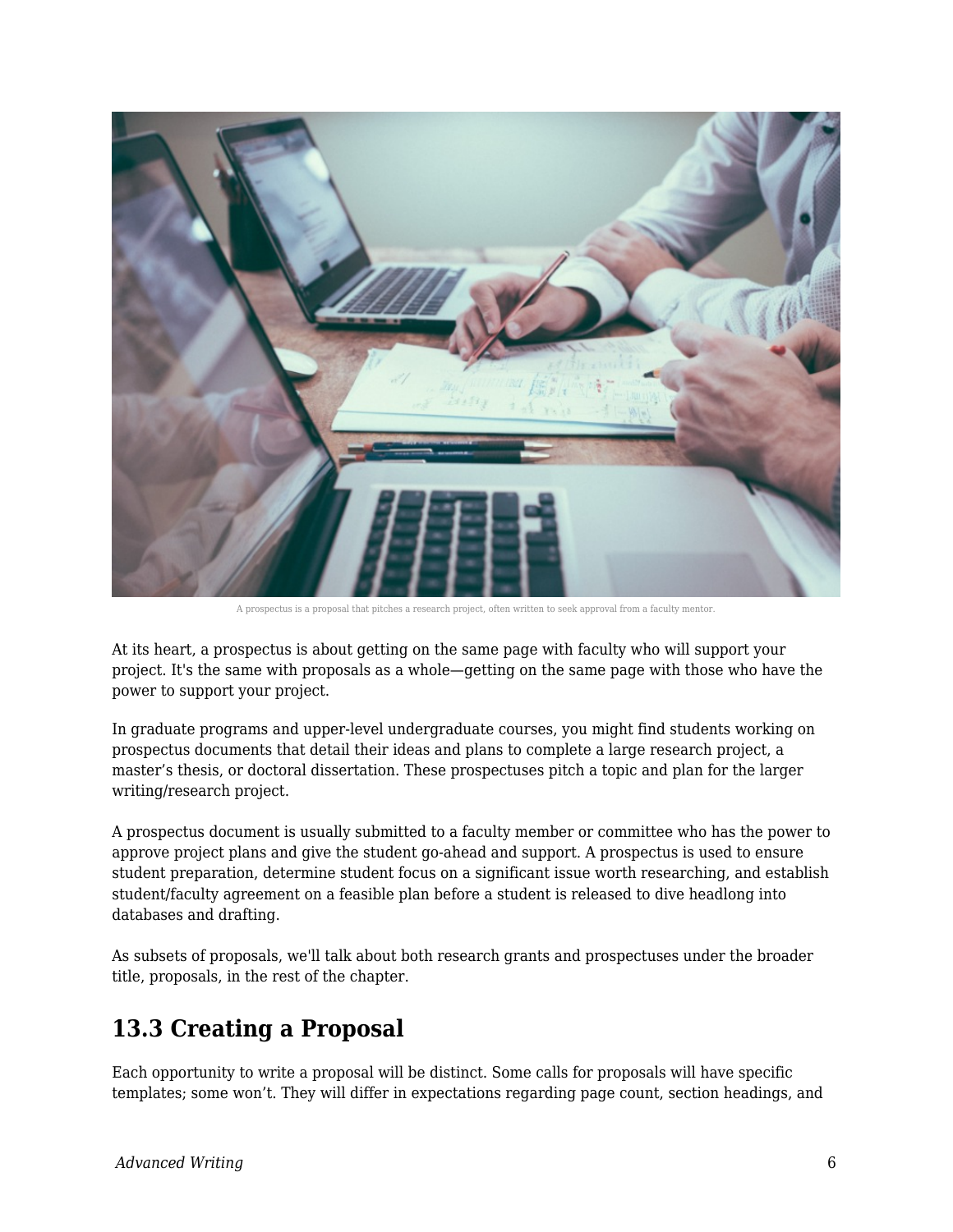detail level. We can't tackle—nor do I know—all the nuances and requirements of each and every proposal.

But this I do know: as a proposal writer, you're expected to uphold specific expectations and comply with any diverse specifications that might be required by your audience, the people with the power to bestow a blessing of resources, funding, or permission. Your ability to meet and exceed an audience's unique expectations will determine how willingly they say yes.

So don't write a proposal before doing homework: read all provided instructions, use the provided template if given one, talk to those with experience on the specific proposal, and scrutinize successful proposal examples in each unique circumstance to determine your audience's expectations.

Proposals are written in the mode of problem and solution. Your job is to demonstrate that there is a problem for which you have a unique solution. And then your job is to present the solution—propose and pitch the solution and course of action—to the specific problem.

So, identify a specific problem or question in your area of interest. Then design a plan, study, or project to address it. And finally describe the plan and method in detail in a proposal for the bigwigs.

## **Understanding Proposal Requirements**

Which of the following options are good ways to find out and meet the specific requirements of a proposal opportunity?

- a. Review examples of past successful proposals for the specific opportunity.
- b. Talk with decision-makers who will review the proposals to discover their expectations for the document.
- c. Find and mimic any provided templates for the specific proposal opportunity.
- d. Ask those who have submitted proposals in the past for advice.
- e. Read and re-read the posted "call for proposals" information to understand decision-maker priorities.
- f. All of the above.

# **13.4 Proposal Sections**

As I've said, proposal formats vary widely. But more than likely, most proposal specifications will ask you to create a document with sections to address the main core questions. Let's consider some of the common sections you might encounter and how they address questions that you need to answer. Obviously, order and specific headings will vary in each proposal depending on the listed requirements.

### **Title**

Most proposals ask you for a title. Create a vibrant, engaging title with specific, clear articulation of your problem and/or solution to make your audience want to learn more. Think of your title as the hook to get your audience to continue. Two-part titles with a colon allow more space for specificity. Be sure to follow capitalization rules for titles in the desired writing style (APA, MLA, Chicago, etc.).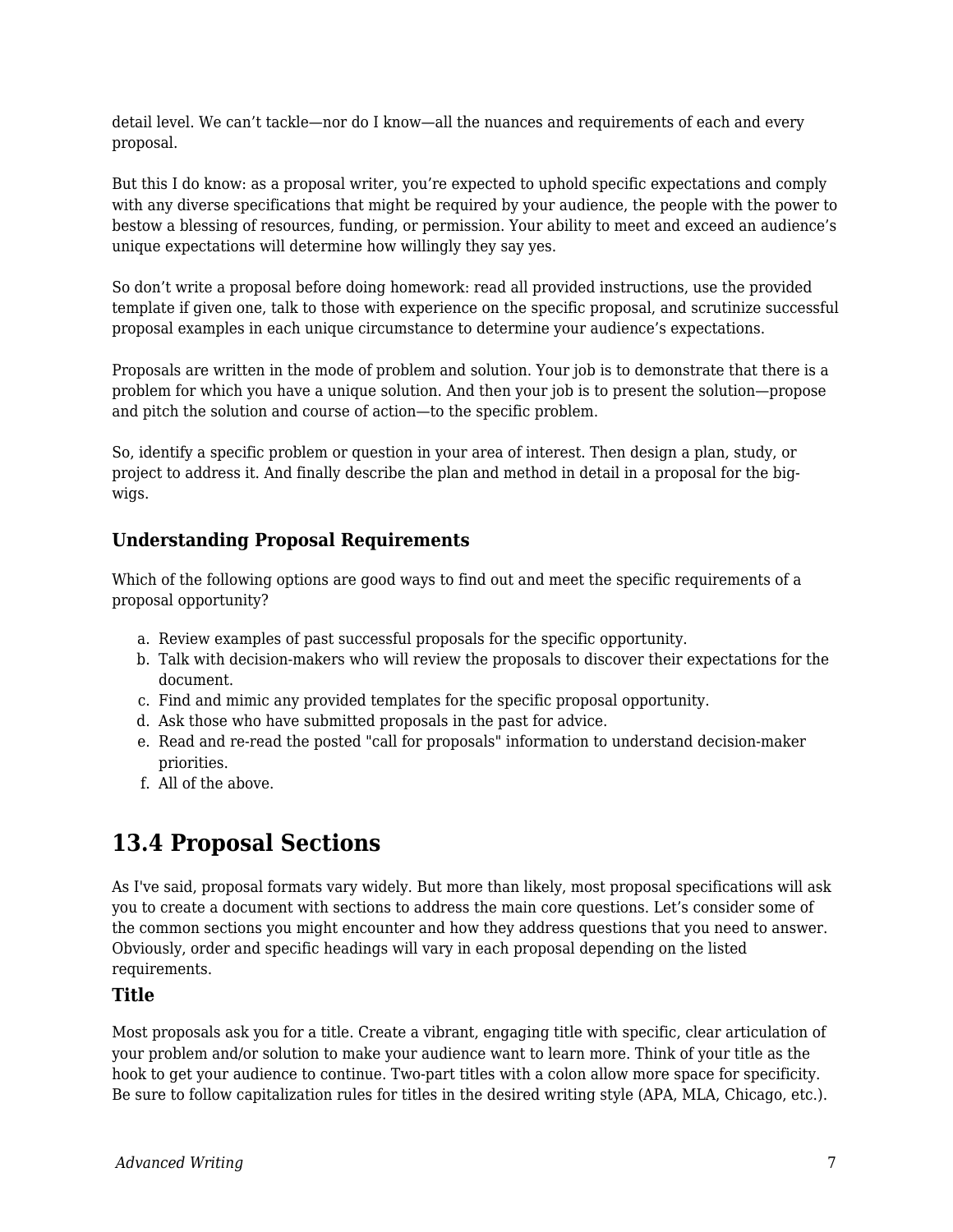### **Introduction/Purpose**

#### **What is the proposed action or solution? What does the writer want to do?**

The authors of a research proposal at BYU wanted to look at the role of genes in how individuals cope with stress. This was the aim of their exploration as presented in their proposal.

Here you include a brief overview of the purpose of the proposal. You establish the proposed action or solution in general terms—your goal at the outset. Sometimes, this section doesn't have an obviously marked header, but is rather the first paragraph(s) to launch the document.

When writing a proposal for a possible research paper (a prospectus, as we discussed earlier), you likely won't know the full nuance of your thesis or conclusions exactly. But you should have questions about your topic that have narrowed your scope of exploration. Announce an aim, goal, and/or scope as a starting point.

Set-up your stylistic voice and tone right away. While you should write appropriately for the circumstance and audience, avoid dull or diluted writing. Be clear, vibrant, and direct. In a competitive proposal process, reviewers may only read the title and introduction before deciding whether to give more consideration to the proposal. Be interesting; don't let them stop reading.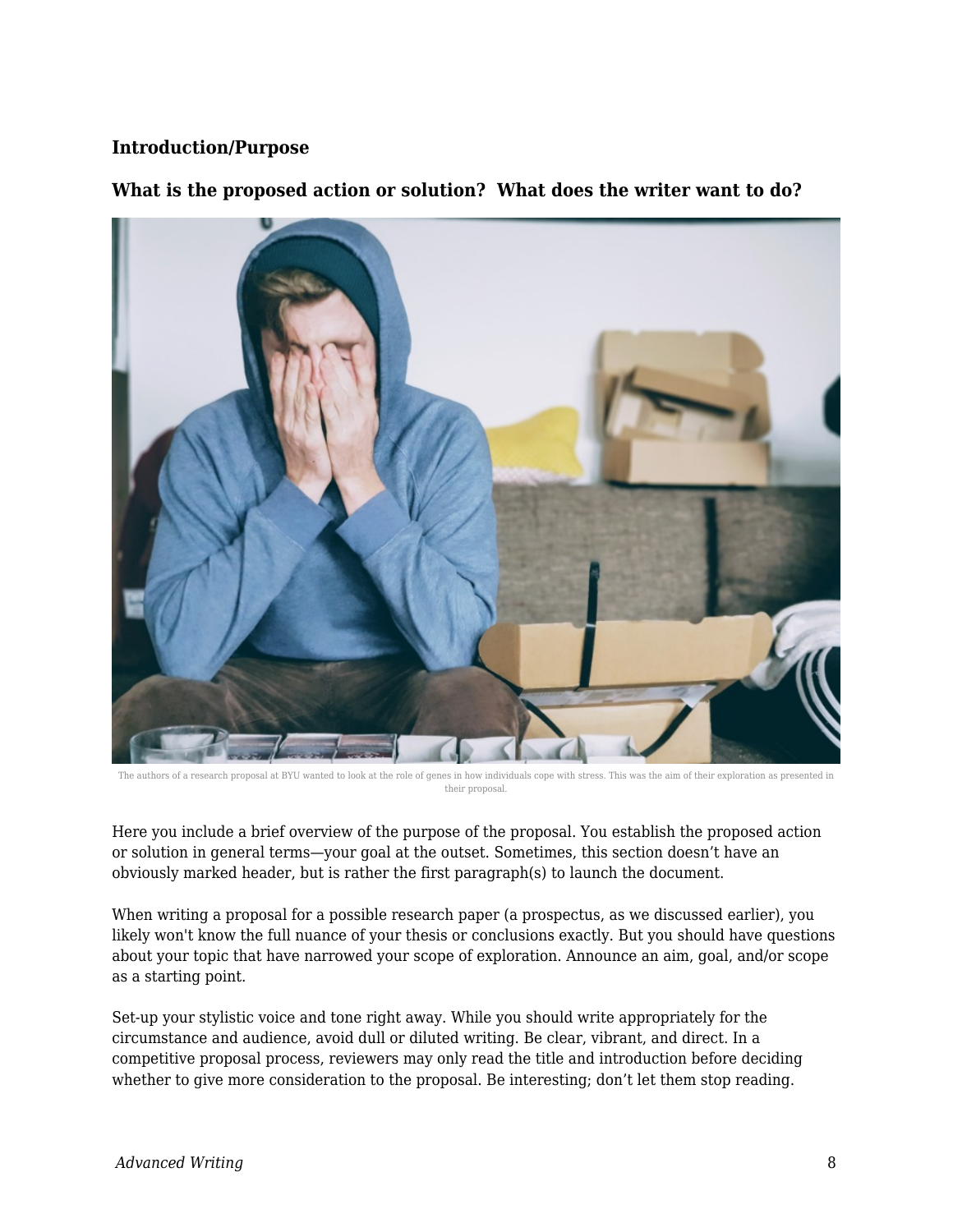### **Problem/Question**

# **Why is it proposed? What is the problem, question, need, or goal to address? And how is it important to both the writer and the decision-makers?**

This section establishes the need and importance for the proposal—a why for the proposal. In this section, explain how you recognized a question begging for an answer, a problem itching for a solution. If personal reasons are driving your question or problem, in some proposal circumstances it is appropriate to detail these motives in this first section. Read through sample proposals in similar circumstances to see if personal motives are appropriate to include in yours. You will also want to use this section to demonstrate your understanding of the conversation surrounding the question, problem, need or goal; show that you've reviewed the literature/research/conversation surrounding your topic. You can do this by incorporating ideas and context from other researchers or thinkers on the issue. As you do, suggest how your project is distinct from others, but how it fits in the context of a larger conversation. If you've written a review of literature around a certain question or topic prior to drafting a proposal (which you can read more about in the Literature Review chapters of this book), you would incorporate an overview of your literature review conclusions in this section.

Be aware that proposals might ask you to include more than just the overview of your literature review conclusions in your proposal. Some proposals require a separate, more lengthy literature review discussion as part of your submission to demonstrate a more thorough understanding of context. If so, it is likely to be included earlier or later in the proposal document as a separate section and thus would be less likely to be included here in this section. As always, follow the specific guidelines for each unique proposal opportunity to decide how to include literature review content. Include a reference page in the appropriate citation style as necessary.



By seeking to understand the relationship between punk music and activism specifically in Belfast, Ireland, one proposal writer sought to illuminate how music generates and motivates activism generally.

And as a final, most important, step in this section, persuade the audience that the question, problem,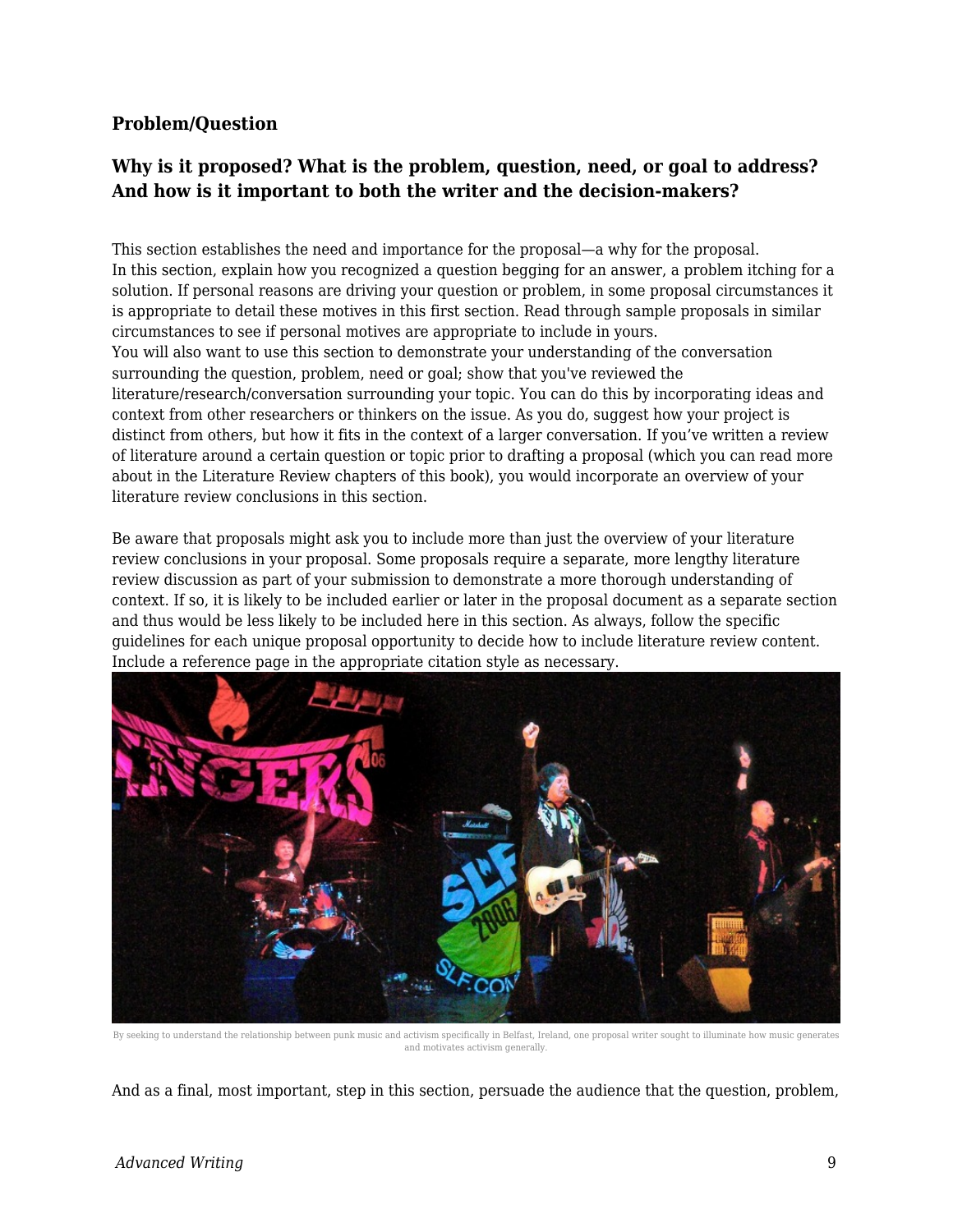need, or goal is (or should be) important to them. As with all good writing, a writer is most effective when writing toward the values and concerns of their audience. This is especially important when the audience holds power to determine your (or your project's) fate. In providing your audience with a statement or narrative of the problem, present convincing evidence that the problem matters now and the time to address the problem is now. Make a solid case that the problem is ripe, ready to be addressed—and you are the one for the job.

### **Objectives/Solutions/Outcomes**

# **How will the proposed action/solution effectively solve the problem, answer the question, meet the need, or achieve the goal that the audience now agrees is important?**

In this section, identify what you plan to produce, specifically any tangible outcomes you anticipate. Outline the specifics of your end product, contribution, or solution, which might be a publication, presentation, performance, invention, new metric achievement, lecture, physical object, or a paper. For starters, as an undergraduate proposing a research paper, you might anticipate presenting your project at an undergraduate research conference—many universities have them in each department.

If you are writing a proposal for a paper (a prospectus), you will likely outline the thesis, organization, and contents of your eventual project. Some writers incorporate a traditional outline here—roman numerals and all. For a longer project, you might break-down a book chapter-by-chapter with summaries. Or this section simply might be a single paragraph with sentences addressing each sub-topic of your project. Show your audience that the output of your efforts will make an impact in resolving the specified need.

# **Method/Schedule**

# **Is the writer capable of planning, managing, and completing the proposed action?**

We've come to the broadest section—and the most varied in style and requirement across the proposal spectrum. This section asks you to breakdown a plan to generate your end product, using concrete information such as method, timelines, data, steps, cost, equipment or facilities needed, wages or personnel required, feasibility, consequences or expected results. Graphs, charts, bulleted schedules or timeline goals, and budgets are not unusual here. Show how, where, and when the work will be completed.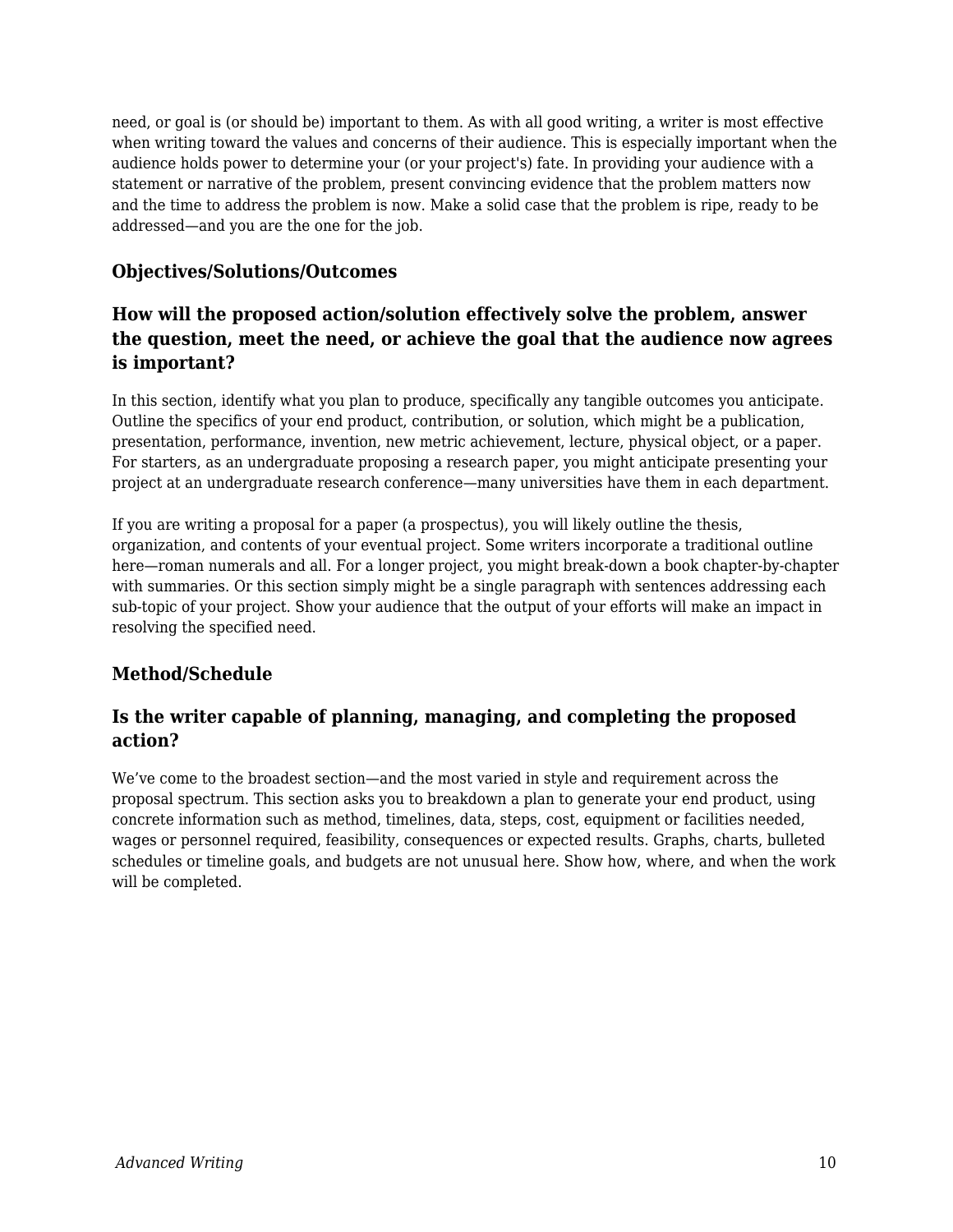

Committing to a timeline will demonstrate your ability to complete the proposed project.

For a proposal that pitches a large project or paper, you will likely outline a timeline estimating your agenda for completing the phases of research and drafting. As you draft your timeline, consider prior commitments you've made in other areas of your life and plan accordingly. Write a month-by-month, week-by-week, or day-by-day schedule with how you plan to complete your project, depending on the scope. The timeline must be a realistic vision of your ability to complete the work in the time. You might consider giving deadlines for the following intermediate steps: beginning research, assembling a preliminary bibliography, taking notes, writing a first draft, gathering feedback, and writing a final draft.

Including a task timeline is especially helpful if your research is complicated with interviews, surveys, data collection, and other primary research methods. In research and statistics classes within your field you will learn various methods for creating quantitative and qualitative data. Outline your specific, statistically-sound plan for generating data within this section. Get down to the nitty-gritty of how you're going to get the job done.

### **Qualifications**

### **Does the writer have qualified personnel involved?**

You don't need to be Einstein; you don't need to be brilliant (well, more than you already are). As a student in your field, you are qualified to address a problem, question, need, or goal in your field. Briefly list your education and directly relevant previous experience. It might be just a sentence or two. This section may or may not be necessary when drafting a proposal for a fairly straightforward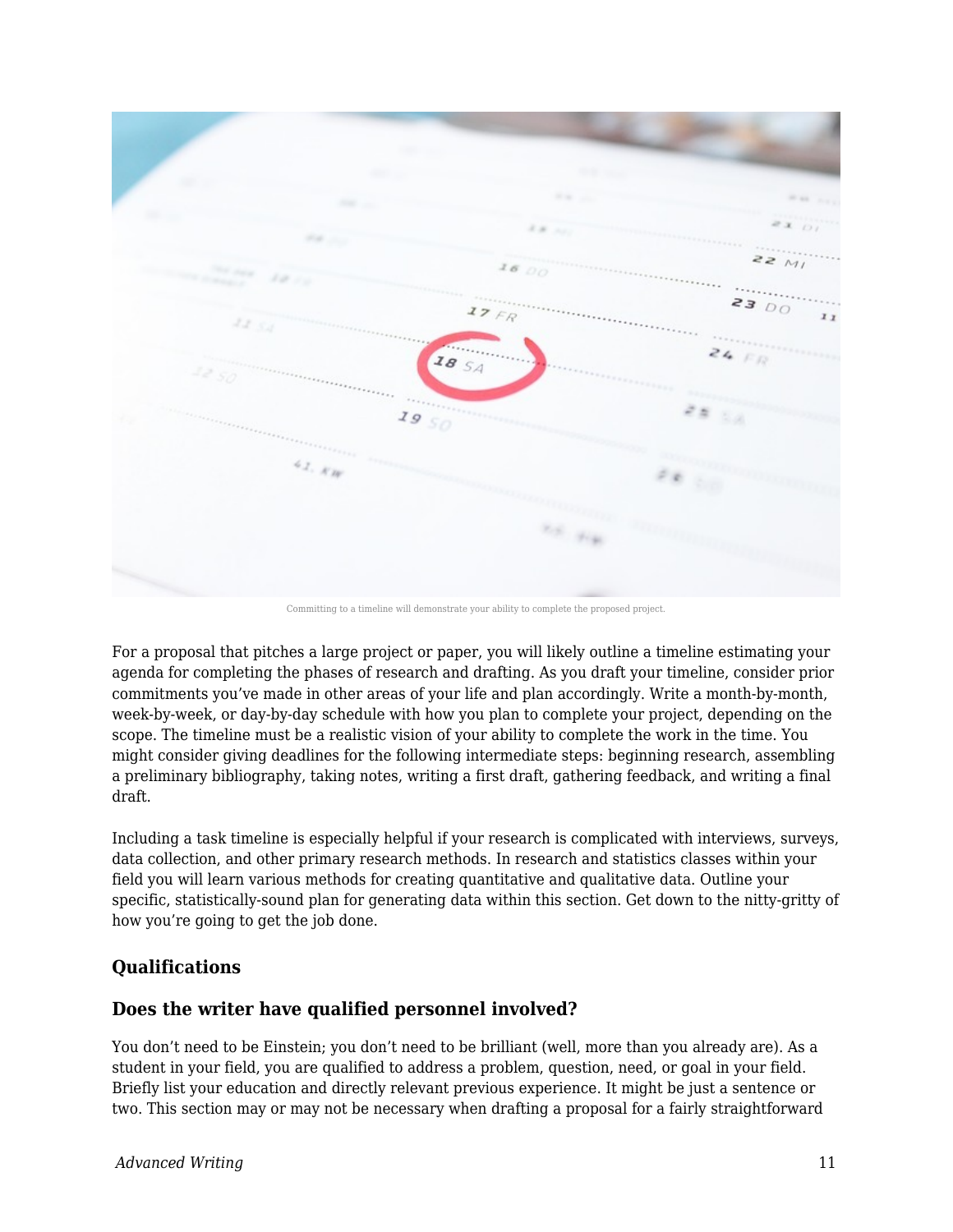project.

If you are engaging in complex statistical research or another project that demands technical skills or specific abilities, you might need to persuade your audience that you are qualified by noting any specific background, training, or expertise you have (or will get) that will help you do your work well.

You will also want to briefly introduce other people who might be involved in your action plan. If you are writing a proposal for a collaborative project, address your colleagues' qualifications and abilities briefly as well. Some undergraduate research grants require the participation of a full-time faculty mentor. You will outline their position, college, department, and research interests here.

### **Resources**

# **Does the writer have the necessary resources, background context, and/or knowledge to begin? Is the cost (if any) of the proposed action reasonable considering potential benefits?**

A solid plan and qualified personnel are not the only two ingredients for a successful project. Projects might also demand materials, instruments, travel, equipment, and compensation.

Often, it comes down to money. When discussing resources in a proposal, prepare a proposed resource and cost budget down to the dollars. Budget fairly to show a close estimate of costs you will face and/or resources you will need. Demonstrate good planning by identifying accurately what's needed, where the resources are available, and what it will cost. Your audience will be looking to see if the costs seem reasonable considering the anticipated results of the project. Often, this section might include a spreadsheet or list showing how resources will be allocated and applied.

#### **Literature Review/Bibliography**

Because you likely won't need more than articles, journals, and books to begin a major research paper, the literature that you annotate, summarize, and incorporate is the primary resource to consider in your proposal for that paper. Thus, you might be asked to include additional literature review (a survey of relevant sources—the "literature") or a bibliography of sources, which may or may not be annotated with the sources' argument and your anticipated use. Your review of the literature will also support the Problem/Question section, as detailed above. Literature reviews are discussed at length in a prior chapter.

Outlining your supporting documents in the proposal, wherever your literature review content is included, will demonstrate you have access to the solid, relevant sources, the resources you need to begin. Any sources that you cite in your earlier sections should be included in this review of the literature or annotated bibliography. As with any time you cite sources in a formal document, use a consistent and appropriate citation style which fits the audience's expectations (APA, MLA, Chicago, Turabian, etc.).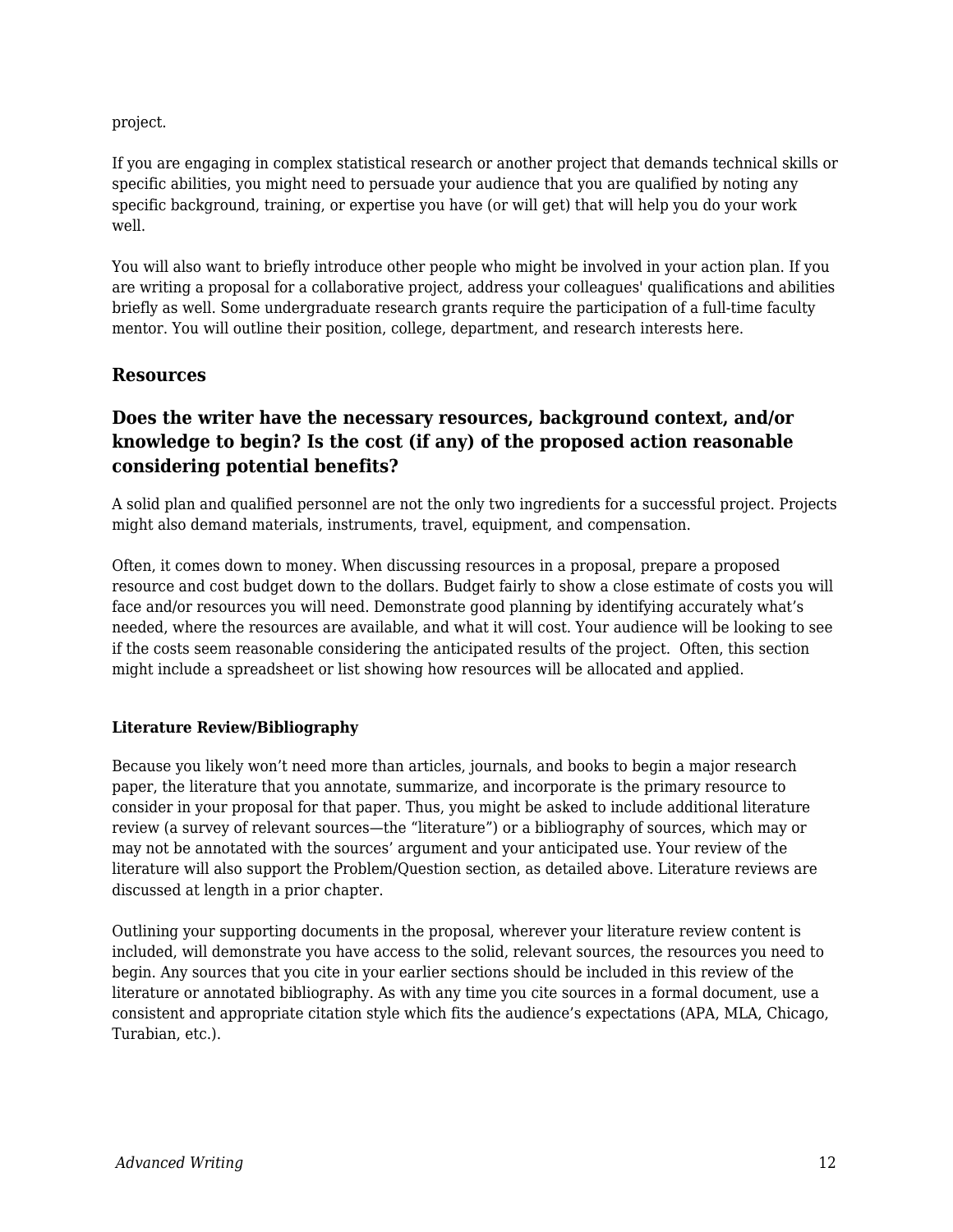# **Conclusion**

While some proposals won't ask you for a conclusion, when they do, use your conclusion to summarize your main points and create a final appeal to your audience. Reiterate the established need and your proposed solution. Ask clearly for the desired course of action: dollars to finance a project, skills and resources to boost a venture, or simply permission to proceed. Emotionally emphasize the vision. Make it personal for your audience at your close.

### **Understanding Proposal Structure**

True or False: Proposals rigidly follow the sections listed above. You should always plan to include each and every section, in the order listed above.

- a. True—exactness matters with proposals and you should always seek to follow the above sections exactly.
- b. False—each unique proposal circumstance will demand different sections and topics to address in varying orders, which may or may not include some of the sections above.

# **13.5 Final Considerations**

As you finish your proposal, here are some final things to consider.

- Be consistent and clear as you design your headings and structure. Make sure your design fits with the expected look for the specific situation and audience. Look at examples to see what looks best to you.
- Revise and edit carefully to establish your credibility. Your audience wants to trust your abilities and they will see them reflected first in your attention to detail in the proposal. Submit a proposal with clean grammar and close adherence to the specifications provided.
- Before you submit a proposal, seek feedback. If you can, ask for reviews from people who have evaluated similar proposals or prospectuses as decision-makers. Or, at the least, ask for feedback from peers who may have been successful before. Ask them to read it quickly, even skim it. Does it make sense? More than likely, your audience will be reading a pile of proposals rapidly. You want the clarity and vibrancy of yours to stand out right away.
- Without alternate instructions, the default is to submit by official email as a PDF—always as a PDF to avoid formatting hiccups.
- Don't miss deadlines for submission. They often come just once a year.

For me, a written paper proposal given with a glittery ring in a small wooden box marked the end (the start!) of a pretty magical love story. Yes, yes, and again yes, I said to by now-husband in response to the most important proposal I've gotten to date. My husband and I teamed up to tackle life's roller coaster, and thus far, it's been thrilling. Yes, I'm stretching a bit putting my engagement story into the mix. But I'm convinced that like a one-knee, shaky-hands, big-kiss proposal, written proposals have the power to link the right people and resources to a project, even a marriage in this case.

Likewise, if we think about the proposals we write as vibrant documents written about actual problems or questions to real people who can make decisions (not to face-less bureaucratic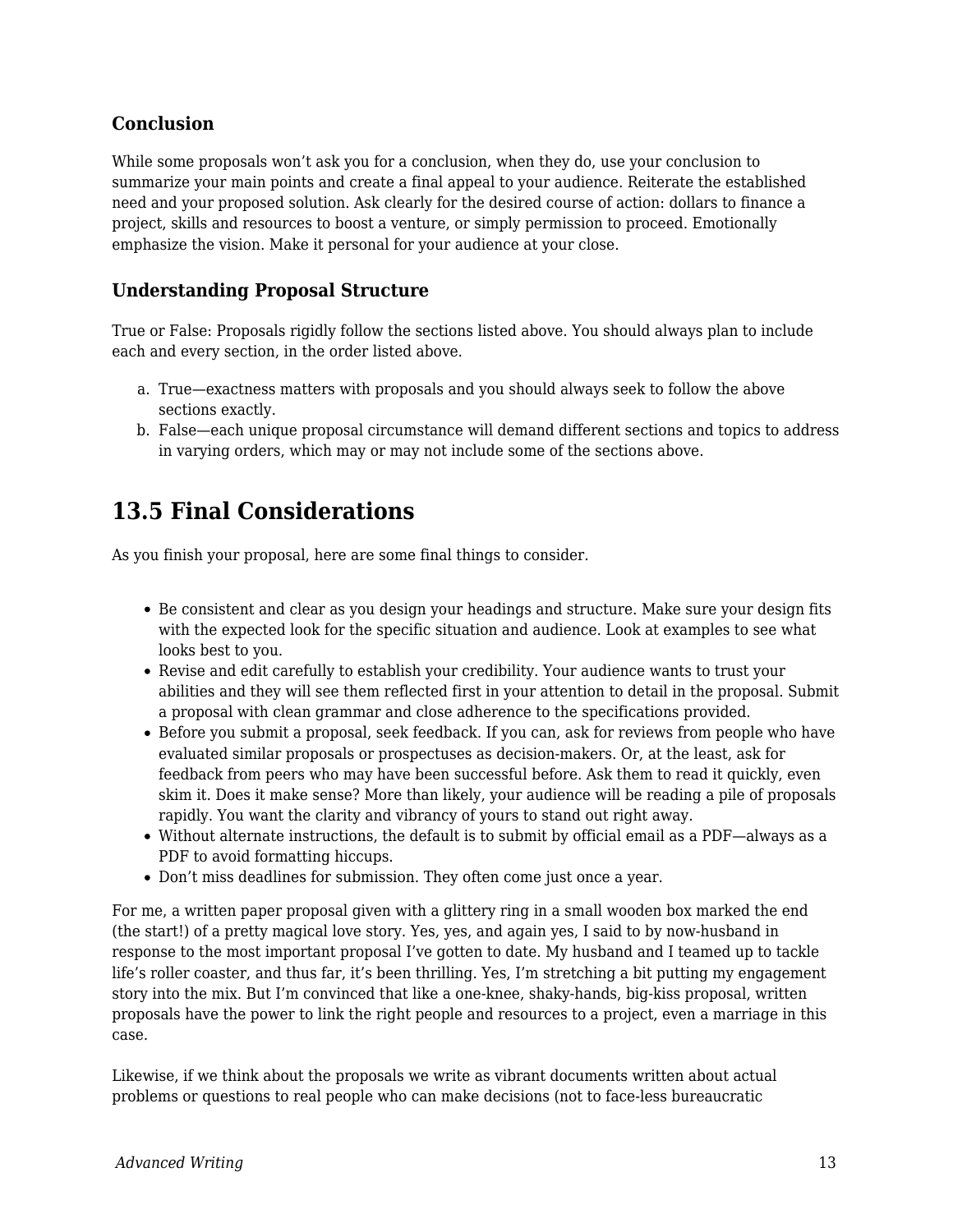organizations), we'll be more likely to make profitable connections with an audience who has the extra boost of power to make things happen. With the right resources sent to the best projects, we see questions answered, problems solved, needs met, and goals achieved. I have to admit, it feels a little bit like magic.